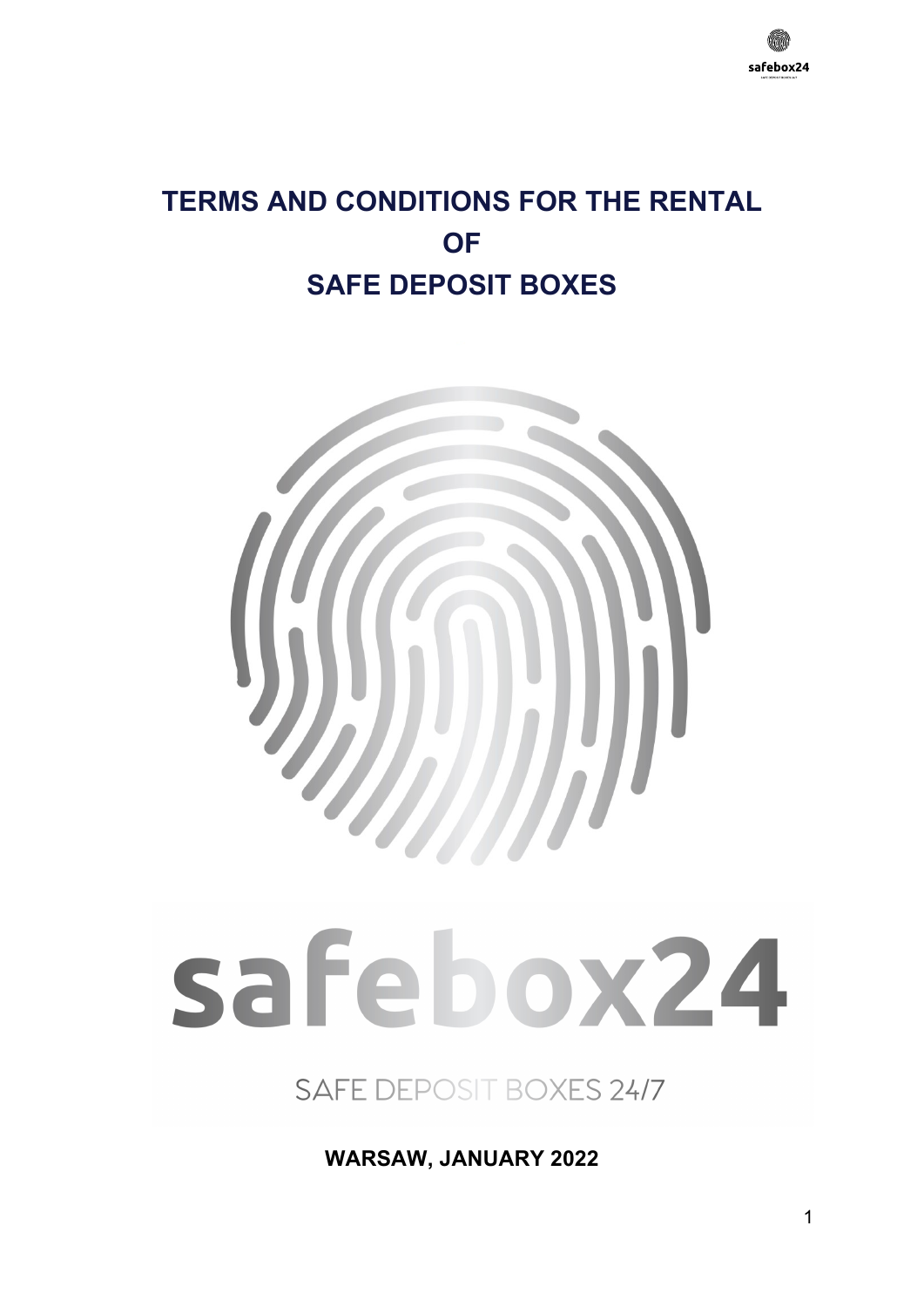# **TABLE OF CONTENTS:**

| ARTICLE 5. INSURANCE OF DEPOSIT BOX <b>CONSUMERS 2006</b> 13 C — usunig |            |
|-------------------------------------------------------------------------|------------|
|                                                                         |            |
|                                                                         | — usunie   |
|                                                                         | — usunie   |
|                                                                         | $-$ usunie |
|                                                                         | — usunie   |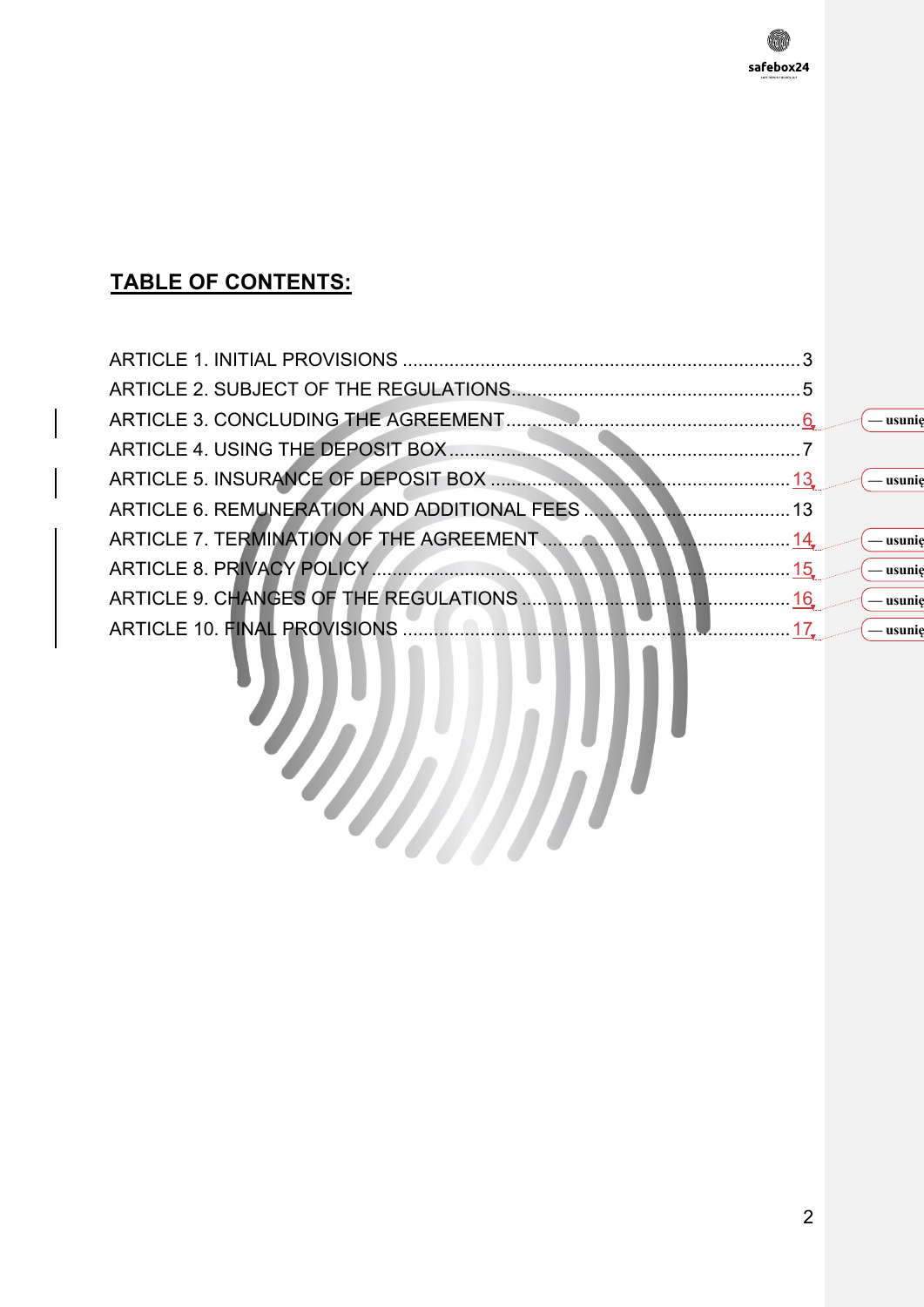

#### **ARTICLE 1. INITIAL PROVISIONS**

1.1 These Regulations define the principles of rental for Deposit Boxes in Idealbox Sp. z o.o. with its seat in Warsaw (address: ul. Marszałkowska 58, 00-545 Warszawa), registered in the register of entrepreneurs conducted by the District Court for Warsaw Capital City, XIII Commercial Division KRS under KRS number KRS: 0000657685, REGON: 366307249, NIP: 9512426729, e-mail: kontakt@safebox24.pl.

1.2 Whenever in the Regulations, the terms defined below are used, in capital letter, they shall have the following meaning:

#### 1.2.1 **Emergency Opening of the Deposit Box**

shall mean the opening of the Deposit Box by the Depository involving technical or mechanical overcoming the closing – the electromagnetic lock of the Deposit Box, which may cause damage to the lock and necessity to replace it into the new one. Emergency Opening Deposit Box will be recorded in video. In justified cases, Emergency Opening of the Deposit Box will have the protocol attached in the presence of the notary public.

#### 1.2.2 **Price list**

shall mean the Price List attached to the Regulations defining the level of the remuneration for Rental and additional fees granted to the Depository in connection with the Rental Agreement of the Deposit Box concluded.

#### 1.2.3 **Deposit**

shall mean movables, in particular papers, money, documents, jewellery, valuable items, works of art, or other precious items which are deposited by the Client on the basis of the Rental Agreement of the Deposit Box concluded. The Deposit is the sole property of the Client. In exceptional cases, described in Article 4 of the Regulations, the Depository has the right to place the Deposit for a court deposit or sell the object of the Deposit in the course of an auction. In exceptional cases, described in Article 7 of the Regulations, the Depository has the right to suspend the release of the contents of the Deposit Box or to grant access to the Deposit Box to authorized bodies.

#### 1.2.4 **Depository**

shall mean Idealbox Sp. z o.o. with its seat in Warsaw (address: ul. Marszałkowska 58, 00-545 Warszawa), registered in the register of entrepreneurs conducted by the District Court for Warsaw capital city XIII Commercial Division KRS under KRS number: 0000657685, REGON: 366307249, NIP: 9512426729.

#### 1.2.5 **Personal data**

shall mean information on identified natural person or possible to be identified.

#### 1.2.6 **Working Days**

shall mean days from Monday to Friday excluding statutory free days from work.

#### 1.2.7 W**orking hours**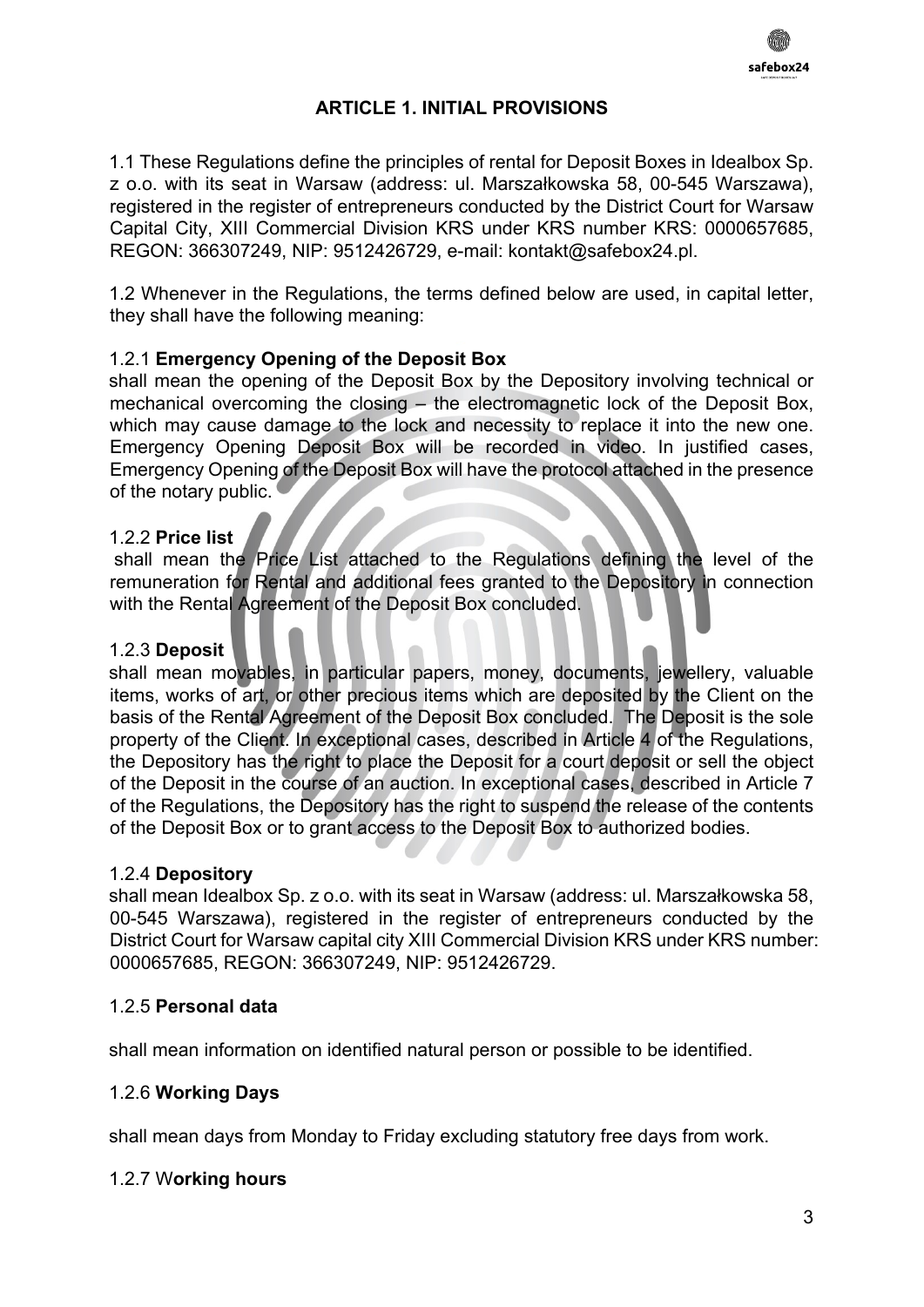shall mean hours from 9.00 to 18.00 on Working Days.

#### 1.2.8 **Identification**

shall mean identification of the Client for the purposes of access to the Vault and Deposit Box by means of biometrics or another method offered by the Depository in the Vault.

#### 1.2.9 **Client**

shall mean natural person, legal person or organizational unit not possessing legal personality, concluding with the Depository the rental agreement of the Deposit Box.

#### 1.2.10 **Civil Code**

shall mean the act of 23 April 1964 – civil code (as amended).

#### 1.2.11 **Location**

shall mean one of the locations of the vault prepared in selected cities of Poland and made available for the Client.

#### 1.2.12 **Rental**

shall mean the rental of Deposit Box.

#### 1.2.13 **Proxy**

shall mean the person authorised by the Client having the access to Deposit Box under the principles defined in the regulations and granted power of attorney. All the provisions of the regulations speaking about the Client shall be respectively applicable to the Proxy of the Client.

#### 1.2.14 **The entity obliged**

shall mean the Company IDEALBOX Sp. z o.o., obliged to use the provisions of the act on counteracting money laundering and financing terrorism.

#### 1.2.15 **AML procedure**

shall mean the procedure used by the depository of counteracting the money laundering and financing terrorism.

#### 1.2.16 **Bank Account**

shall mean the bank account of the Depository number 34 1140 1010 0000 4713 1800 1001 in mBank.

#### 1.2.17 **Regulations**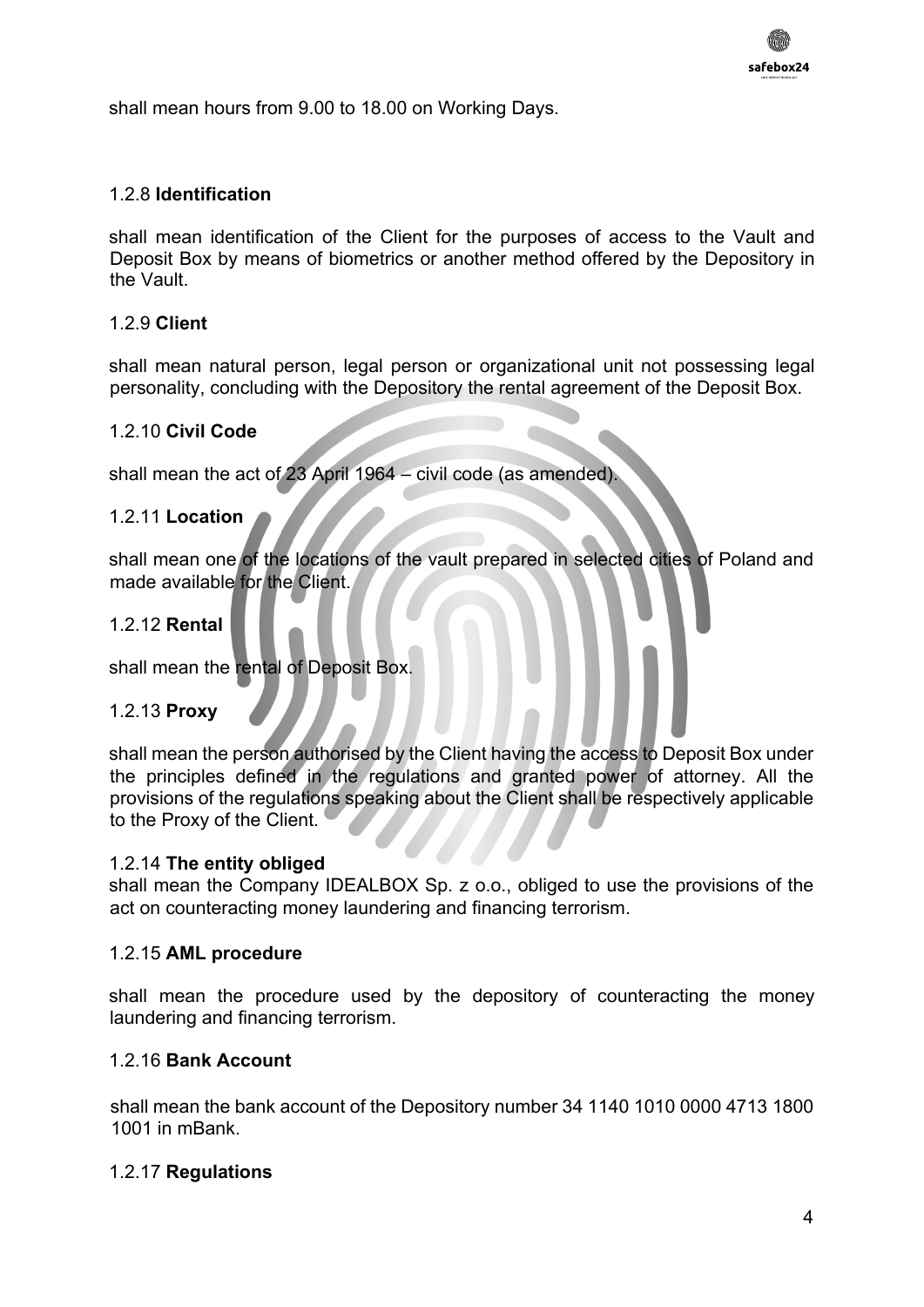

shall mean the Regulations for the Rental of Safe Deposit Boxes.

#### 1.2.18 **Force Majeure**

shall mean the event of accidental or natural character, the occurrence of which may not have been expected, avoided nor prevented. They include in particular events of catastrophe nature, acts of nature and extraordinary events in the form of collective life, as war, riots, etc.

#### 1.2.19 **Vault**

shall mean separated and secured room of the Depository against the access of unauthorised persons located in one of the available Locations, used for storing the Deposit in accordance with the provisions of the Rental Agreement in the period of Rental of Deposit Box. The Vault is secured with high quality alarms, is monitored, protected by natural person to which the access have only Clients with identification.

#### 1.2.20 **Deposit Box**

shall mean separated and secured place in the Vault, which can be rented at a specified fee for storing the Deposit. The box is equipped with an electro-magnetic lock to which the access only Client obtains by means of Identification or the person authorised by the Client as Proxy.

#### 1.2.21 **Agreement**

shall mean the Rental Agreement of the Deposit Box concluded between the Client and the Depository.

#### 1.2.22 **Act on counteracting the money laundering and financing terrorism**

shall mean the Act of 1 March 2018 on counteracting the money laundering and financing terrorism (i.e. J. of . of . 2019 it. 1115 as amended).

#### **ARTICLE 2. SUBJECT OF THE REGULATIONS**

2.1 The Depository allows for his Clients storing for a fee of Deposits in the Deposit Boxes located in the Vault under the principles defined in the Agreement and these regulations and additional fees foreseen in the Price List.

2.2 The Depository rents the Deposit Boxes to his Clients, who can be persons full of age natural persons, legal persons and organizational units without legal identity, whereas these can be also residents and non-residents of the Republic of Poland.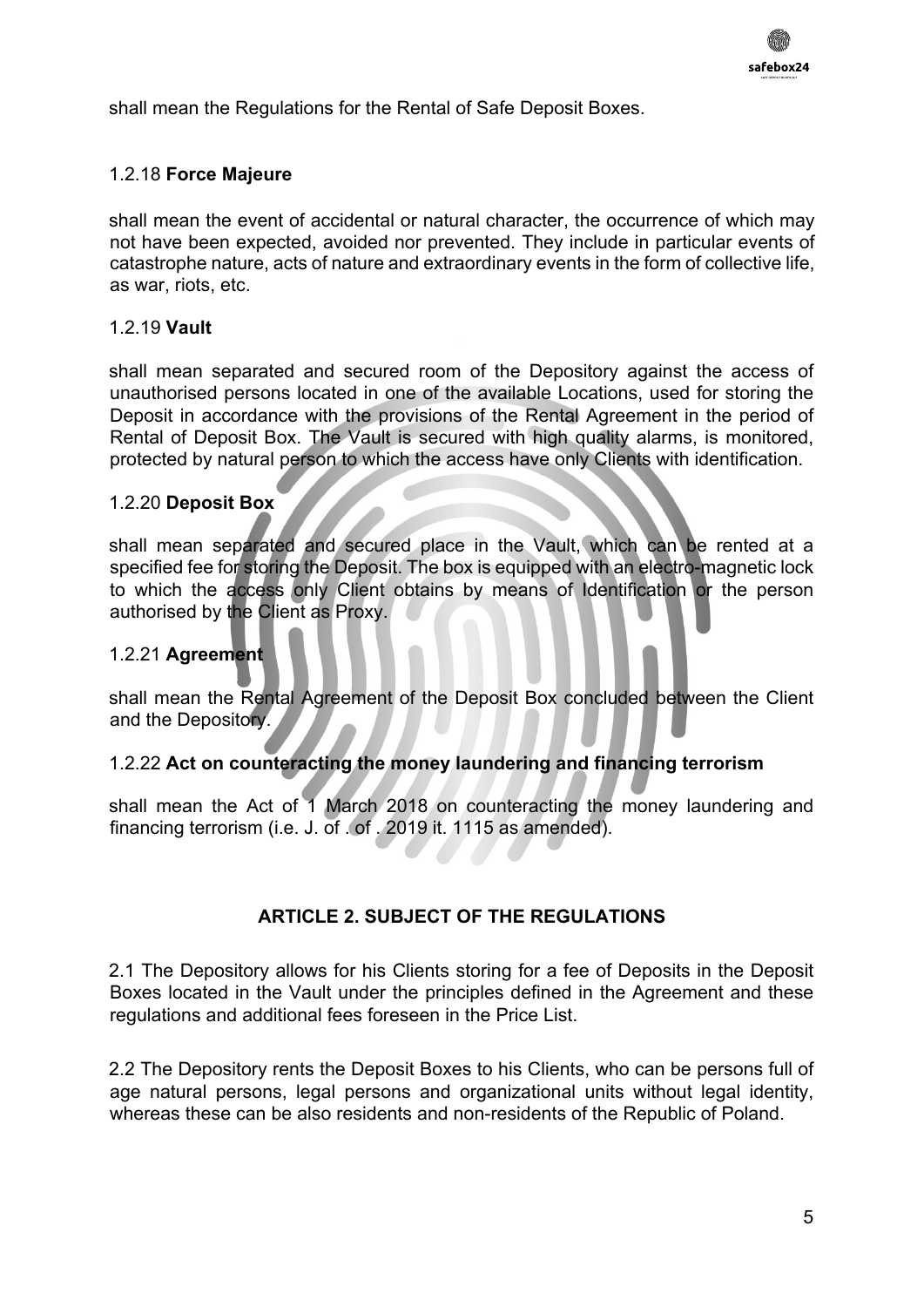

#### **ARTICLE 3. CONCLUDING THE AGREEMENT**

3.1 Before starting the conclusion of the Agreement, the Client shall be obliged to familiarize with the text of the Regulations and using the Deposit Box and carefully fill in and transfer to the Depository the proper statements, including the statements resulting from the internal AML procedure applicable at the Depository. Failing to transfer, before concluding the agreement, the above statements, causes the lack of possibility to conclude the agreement. In the light of the provisions on counteracting money laundering and financing terrorism and internal AML procedure, the Depository after the analysis of the transferred statements may refuse to conclude the agreement with the Client.

3.2 In order to deposit the Deposit in the Deposit Box between the Client and the Depository the Agreement is concluded containing in particular the following elements:

3.2.1 The liability of the Depository to make available for usage of the Client the Deposit Box for storing the Deposit under the terms and conditions defined in the Agreement and the regulations;

3.2.2 Liability of the Depository to protect the Vault with preservation of highest diligence in the issue of protecting the Deposit Box;

3.2.3 Defining the period of Rental and remuneration of the Depository for Rental.

3.3 The Agreement may be signed only by one person, who in this moment becomes the Client. In case of legal persons with two-person representation, in the Agreement one person representing the Client is indicated.

3.4 The Client shall be obliged to present to the Depository the valid ID card (personal ID or passport) for making review and comparing data with the data contained in the Agreement. The Depository in accordance with art. 34 it.2 point 4 of the Act on counteracting money laundering and financing terrorism has the right to perform the copy of ID documents of the Client, proxies and the persons authorised by the Client to access to the Deposit Boxes. The Depository is not responsible for forged documents of ID or using the ID document by the person not authorised for this, if he took all necessary steps to review the ID of the person using the document.

3.5 In case of legal persons, except for the documents specified in point 3.4, primary document necessary to conclude the Agreement is valid extract from the proper register, documenting the method of representation of the legal person by the proxy it is necessary to present the original of the power of attorney to conclude the Agreement in the form of notary deed or notary certified signature.

3.6 The Client may conclude the Agreement for the definite time indicated in the Agreement. Before the lapse of the Rental time of the Deposit Box, the Client may extend the Agreement for the further period of time defined, placing proper disposition to the Depository by correspondence (as well as in person) and making the payment of the remuneration due to the Depository in accordance with the Price List, by bank transfer to the Bank Account or in person in the office of the Depository.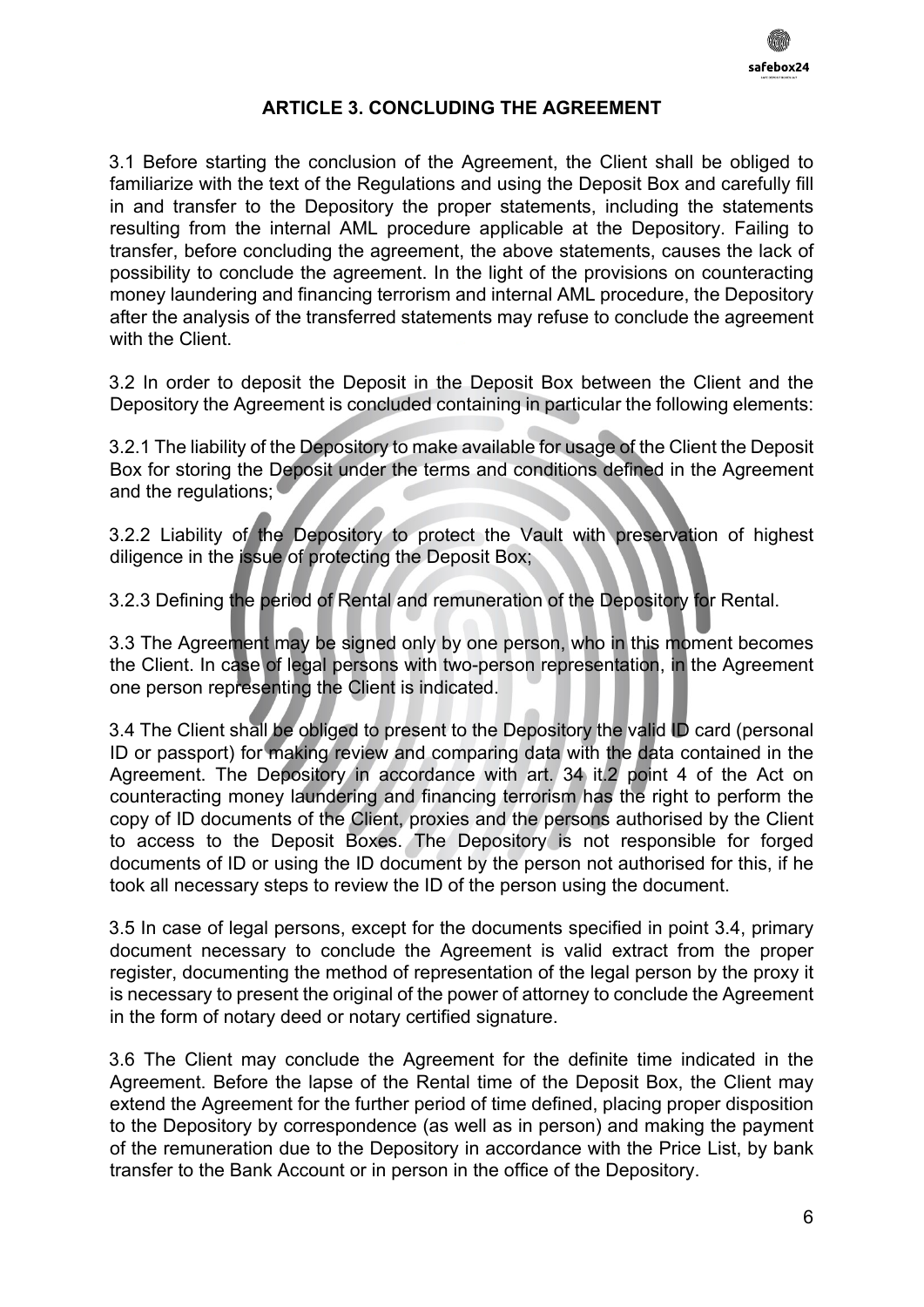3.7 The Client shall not be entitled to transfer the rights resulting from the Agreement to other persons, and in particular may not conclude the sub-rental agreements, nor give for rental the subject of Rental to other persons.

3.8 The Client undertakes to pay for the Depository the remuneration and other fees in accordance with the provisions of the Agreement, Regulations and Price List.

3.9 Return giving of the Deposit, both before the lapse of the Rental period and after its lapse shall take place only after settling by the Client the liabilities resulting from the Agreement or Regulations for the Depository, which in particular refers to the remuneration and additional fees, referred to in Article 6 of these Regulations.

3.10 The Client consciously and voluntarily makes available for the Depository the personal data and expresses the consent for its processing for the purpose connected with concluding and realizing the Agreement including for review and for the telephone and email contact connected with the Agreement realized.

3.11 Depository in the light of the provisions of the applicable Act on counteracting money laundering and financing terrorism and applicable at the Depository's internal AML procedure, in the situations defined therein, has the right to request the Client or the Proxy to present the additional data necessary in the review process and withhold the access of the Client or the Proxy to the contents of the Deposit Box.

# **ARTICLE 4. USING THE DEPOSIT BOX**

4.1 Storing Deposit in the Deposit Box.

4.1.1 The Client and the Proxies may independently dispose of the contents of the Deposit Box. The Depository assures for the Client and the Proxies unlimited access to the Deposit Box 24 hours, 7 days on the week with the reservation of the provisions of the Agreement and the Regulations.

4.1.2 For the purpose of using the Deposit Box, the Client shall be granted the access to the Vault and access to Deposit Box with the use of Identification. Processing the personal data for biometrical identification takes place with written, aware and voluntary consent of the Client and the Proxies, for processing their personal data expressed in the form constituting the attachment to the Agreement.

4.1.3 The person authorised to access to the Deposit Box and dispose of the Deposit is the Client and each Proxy, namely the person authorised by him, being subject to identification, including biometrical identification, who expressed their written, aware and voluntary consent for processing personal data, including biometrical data, for review, expressed in the form constituting the attachment to the Agreement. Making available the Deposit Box to the person identified shall represent due performance of the liability of the Depository.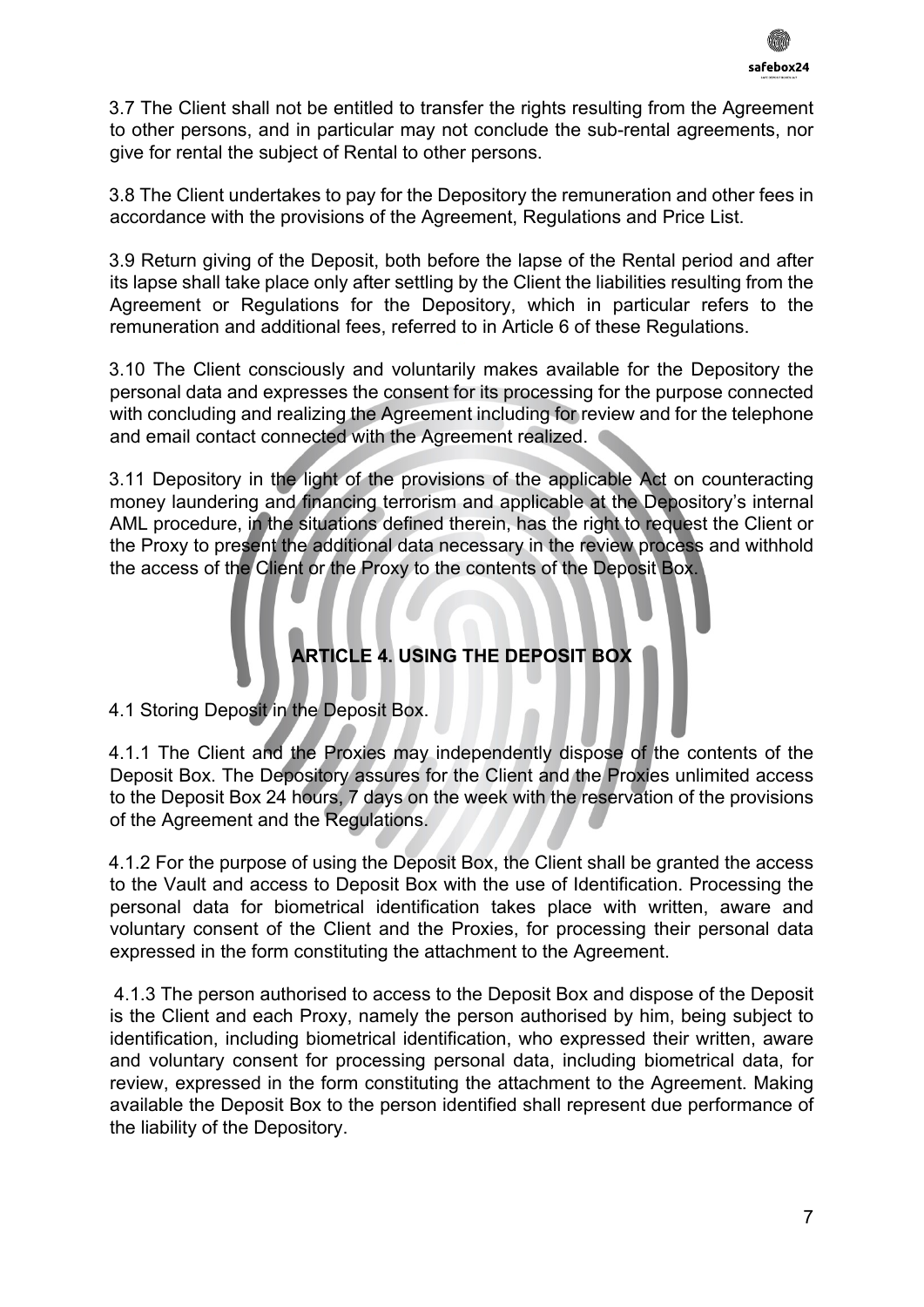4.1.4 Depository shall not make any repeated identity check of the persons using the Deposit Box unless they are identified and ascribed to the Deposit Box as the Client and the Proxies. The Depository shall be entitled to check and record the identity of the person opening the Deposit Box whereas, if Identification was confirmed positively, the Depository has no right to refuse for the person the access to the Deposit Box unless the prohibition of access results from the provisions of the Act on counteracting money laundering and financing terrorism or is imposed by proper bodies.

4.1.5 Depository does not have influence on changing the contents of the Deposit Box by the Client or Proxies. The Client or Proxies, before deposing the items in the Deposit Box, are obliged to submit to the Depository the proper statement in the scope of subjects submitted to the Deposit Box.

4.1.6 Depository, including his employees and representatives, will not have any access to the contents of the Deposit Boxes beyond the extraordinary circumstances defined in the Regulations. Emergency Opening of the Deposit Box by the Depository will always require proper protocol, video recording on the activity of opening the Deposit Box and notifying the Client about such and activity. In justified cases Emergency Opening the Deposit Box will require the presence of the notary public.

4.1.7 The access to the Deposit Box may be limited for the reasons defined in the Regulations.

4.1.8 Depository has the right to limit the access to the Deposit Boxes in case of failing to pay by the Client the remuneration for the Rental of the Deposit Boxes or other fees foreseen in the Regulations, Agreement or the Price List and in cases defined in the Act on counteracting the money laundering and financing terrorism.

4.1.9 The Deposit may not be:

- (i) radioactive, inflammable, toxic, abrasive and irritating materials;
- (ii) explosives and ammo;
- (iii) items coming from the crime;
- (iv) psychotropic and intoxicating means, drugs;
- (v) materials posing threat to life and health;
- (vi) human organs or animal organs, live or dead animals;
- (vii) items being subject to going bad;
- (viii) items releasing smell or emitting sound;
- (ix) each item the possession of which in accordance with the Polish law is prohibited or the method of its storage is settled by detailed provisions.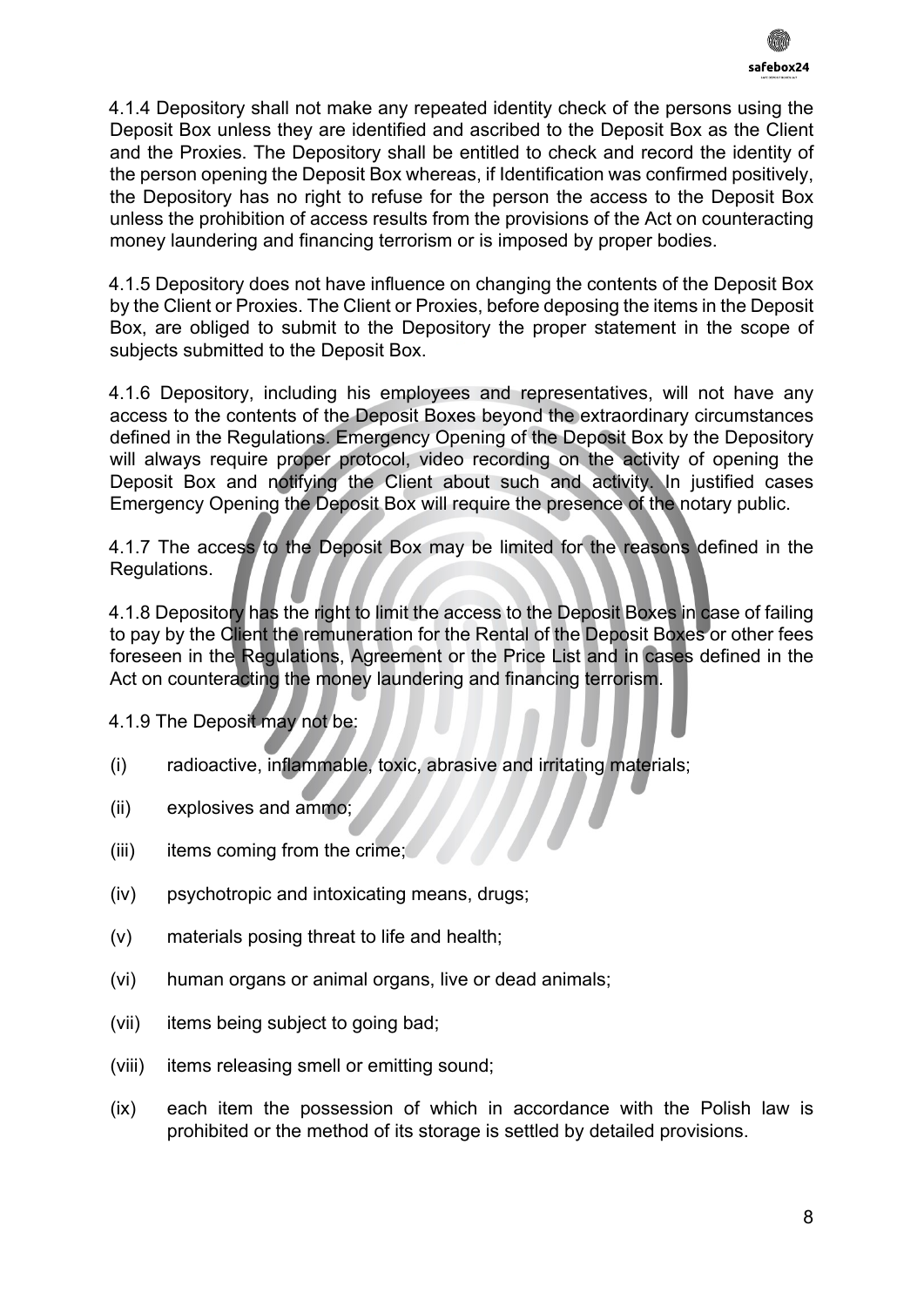

4.1.10 The Client and the Proxies using the Deposit Box may not bring into the Vault any luggage, except for this being in common use like notebooks, bags, backpacks, files or handbags.

4.1.11 Depository has the right to withhold the issue of the contents of the Depository Box on the basis of the provisions of the Court, Prosecutor, General Inspector of the Tax Control, General Inspector of Financial Information. The Depository has the right to withhold the issue the contents of the Depository Box on the basis of the provisions issued by other bodies, if the authorisation to do such activities results from the law provisions.

4.1.12 On the basis of the order to search issued by the body conducting the penal procedure in relation to the Client, the Depository allows the access to the authorised body to open and search the Deposit Box by the body. Such an access is subject always to the procedure of Emergency Opening of the Deposit Box. Emergency Opening of the Deposit Box by the Depository will always require proper protocol, video recording on the activity of opening the Deposit Box and notifying the Client about such and activity. In justified cases Emergency Opening the Deposit Box will require the presence of the notary public.

4.1.13 In case of obtaining the information on declaring bankruptcy of the Client or opening liquidation the issue of the contents of the Deposit Box is withheld until declaring by the court officer or the liquidator.

4.1.14 On the basis of the order of the court executor conducting the enforcement procedure towards the Client of the Deposit Box or the activity of another authorised enforcement body, the Depository grants access to the Deposit Box to the court executor (enforcement body) for opening the Deposit Box by the court executor or another enforcement body. Such an access is always subject to the procedure of Emergency Opening of the Deposit Box. From the Emergency Opening of the Deposit Box the protocol will be prepared in the presence of the notary public.

4.2 Proxies and legal successors of the Client.

4.2.1 All provisions of the Regulations speaking about the Client are applicable to the Proxy of the Client. The Client may allow for another person the access to the Deposit Box rented by him by means of appointing the power of attorney and providing the appointed person the Identification in the scope connected with the access to the Vault and the Deposit Box. The Client may not appoint more than two Proxies for independent disposing of the contents of the rented Deposit Box.

4.2.2 Statement on granting the power of attorney must be submitted by the Client in the written form in the presence of the Depository and expressing the written aware and voluntary consent of the proxies for processing their personal data, including biometrical data. Periodical powers of attorney are allowed, or in another manner limited taking into account the point 4.2.3 of the Regulations.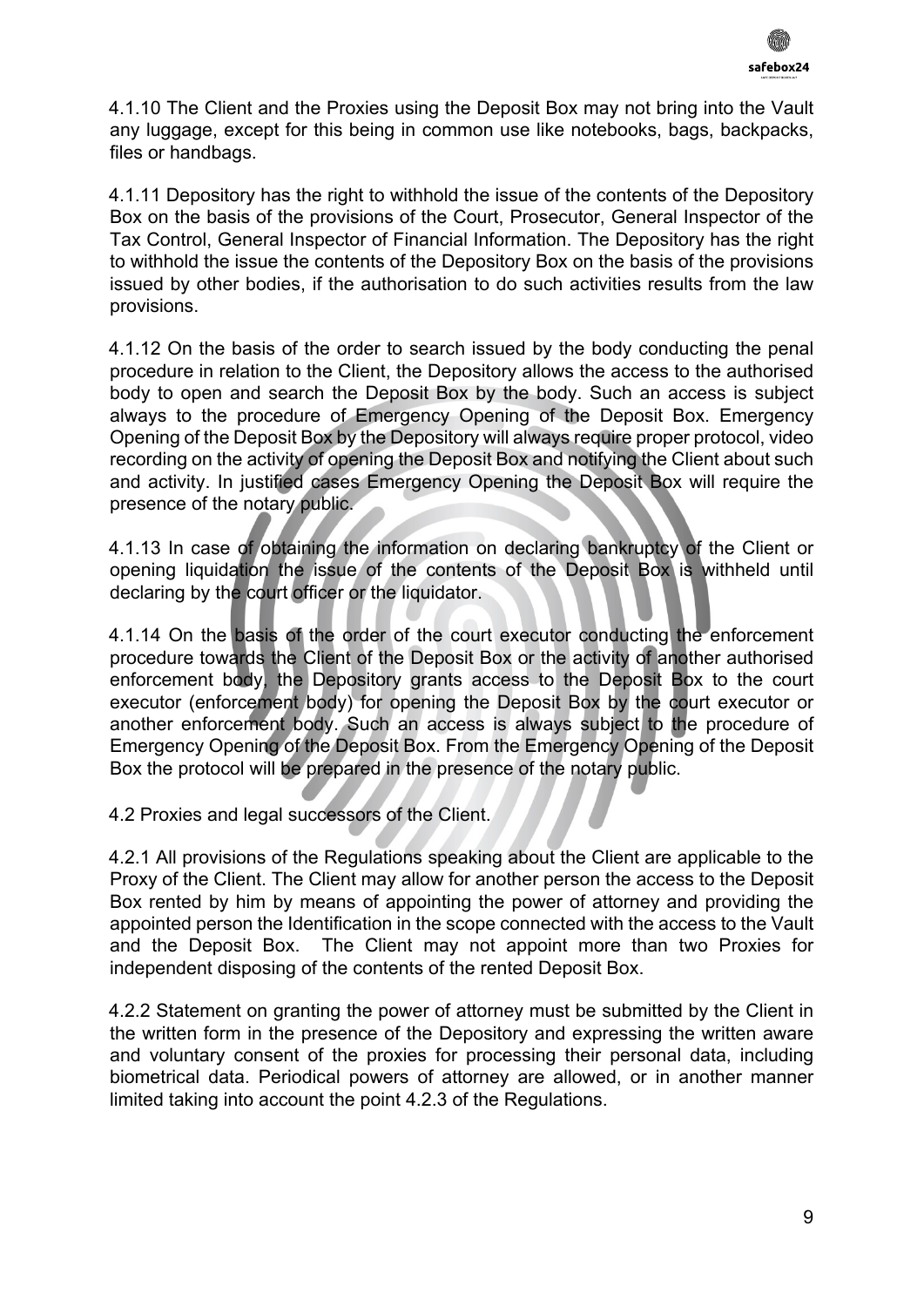

4.2.3 The Power of attorney may contain the reservation whether it will be applicable after the death of the Client. The power of attorney may also define that the Proxy will have the access to the Deposit Box only in case of death of the Client.

4.2.4 The power of attorney authorises to dispose of the Deposit. The power of attorney authorises to introduce changes in the Rental.

4.2.5 The cost of appointing the Proxy, shall be borne by the Client in accordance with the applicable Price List.

4.2.6 The proxy shall not be entitled to grant further powers of attorney.

4.2.7 The power of attorney may be at any time recalled by the Client by means of the statement submitted in the email correspondence sent from the email address for correspondence or in person in the office of the Depository. The recalling of the proxy is effective upon delivery in Working Hours to the Depository the statement on recalling the power of attorney. If the statement was submitted by the Client beyond the Working Hours it is accepted that it was delivered and causes the effect with the commencement of the nearest Working Hours.

4.2.8 Expiration of the Rental Agreement of the Deposit Box does not result in expiration of the Power of attorney.

4.2.9 If the Client granted the power of attorney which expires as a result of death the access of the proxy to the Deposit Box is ceased in case of obtaining by the Depository of the copy of the act of death of the Client.

4.2.10 In case of death of the Client, the Depository grants the information on possessing the Deposit Box by the Client upon the application of the Court in connection with the court procedure pending or upon the application of the heir, who is indicated in the valid decision of the Court on stating the legacy or act of certification of the heritage certified by the notary public, with presentation of the original of any document indicated above.

4.2.11 The regulations are applicable for the heirs of the Clients, his legal successors and representatives, in the same scope, in which it was applicable for the Client. It means that the Depository may make Emergency Opening of the Deposit Box exclusively upon the demand of the Heir authorised to dispose of the Deposit under the principles foreseen for the Emergency Opening of the Deposit Box upon the demand of the Client.

4.2.12 All costs connected with the procedure of making available the Deposit Box to the heirs of the Client shall be borne by the heirs of the Client jointly.

4.2.13 Depository does not bear any liability towards heirs of the Clients for changes in the contents of the Deposit Box made by the proxies of the Client. From the moment of obtaining a copy of the act of death of the Client, the Depository shall be obliged not to make the Deposit Box available to the Proxy who was not authorised to access to the Deposit Box after death of the Client.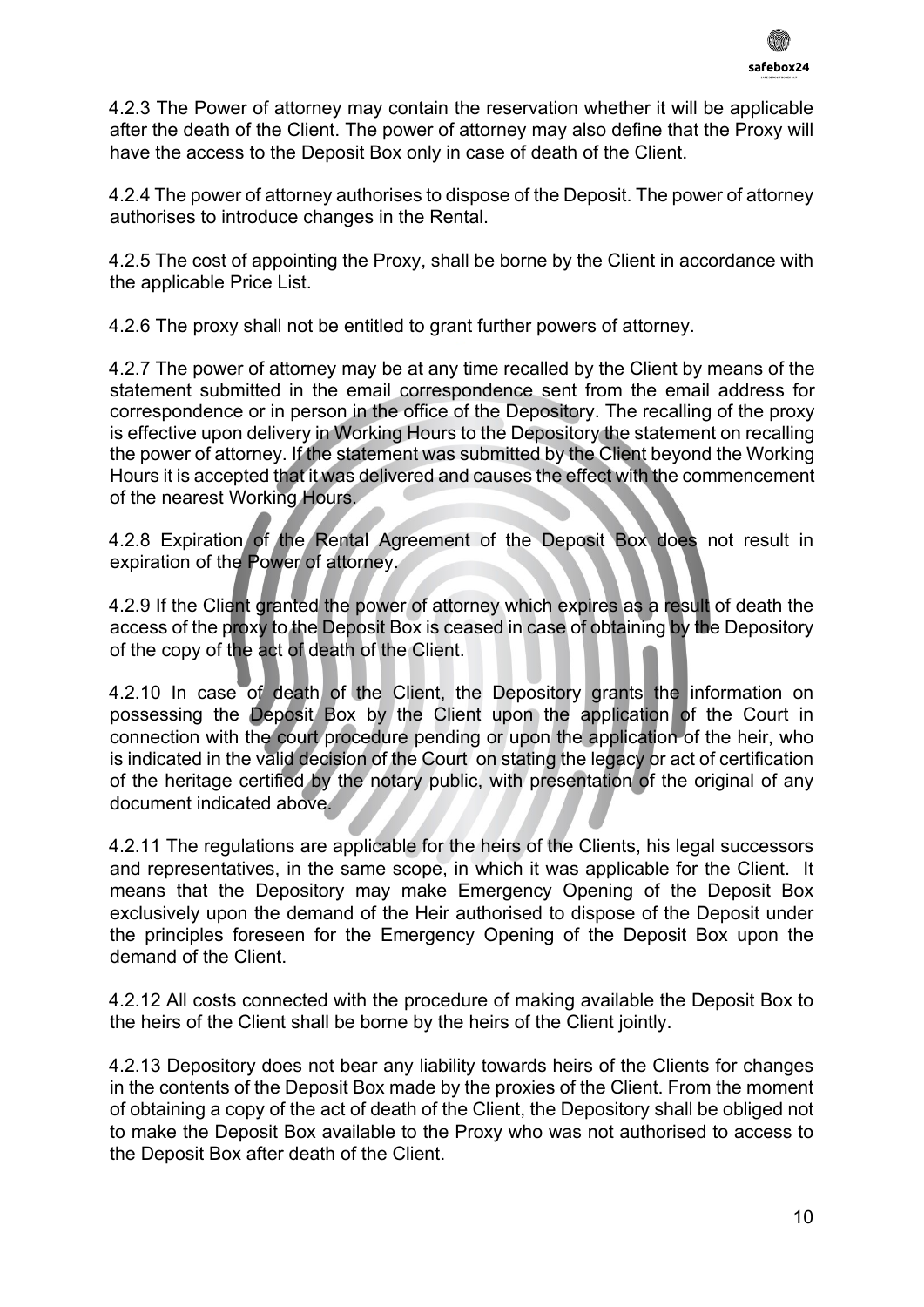

4.2.14 Depositor shall make available the Deposit Box to the heirs after presenting the act of death of the Client and valid and final decision of the Court on stating the acquisition of legacy or notary deed of certification of heritage. In the event when the right to legacy is granted to a few heirs, the heirs are obliged to submit valid decision of the court on division of the legacy or submitting directly to the Depository consistent statement of all heirs on division of assets or submitting the agreement on division of assets in the form of notary deed. The exclusive proof of the death of the Client is the act of death of the Client, which must be made available by the proxy or another person to the Depository in the copy of the original. The Depository has the right to keep the copy of the original of the act of death.

4.2.15 In case of death of the Client, when he did not appoint any Proxy, whose power of attorney would valid also after his death, or in the event when the Proxy did not appear to the Depositor within 14 days from notification to the address provided in the statement on appointing the proxy, the Depository is authorised to Emergency Opening of the Deposit Box and submitting the Deposit for the court deposit conducted by the proper court at the cost of the Client and heirs. Emergency Opening of the Deposit Box by the Depository will always require proper protocol, video recording on the activity of opening the Deposit Box and notifying the Client about such and activity. In justified cases Emergency Opening the Deposit Box will require the presence of the notary public.

4.2.16 Making available for the Proxy, heir or the court officer the access to the Deposit Box depends on settling by the persons fees in accordance with the Price List concerning all arrears for the services provided for the Client or his legal successors, representatives and proxies by the Depository.

4.3 Access to the Vault and giving Deposit upon the demand of the Client not identified biometrically.

4.3.1 In case of error in identification the Client and his proxy appointed pursuant to the provisions of the Regulations may demand from the Depository under the principles defined below:

- (i) conducting repeated Identification;
- (ii) allowing for access to Vault;

(iii) making available the Deposit Box or Emergency Opening the Deposit Box.

4.3.2 In working hours, of the office of the Vault, i.e. in Working Hours from Monday to Friday, except for statutory free days from work, the Client or his Proxy may demand to have the access available to them to the Vault despite the error of identification after prior confirmation by the Depository the identity of the Client or his Proxy under the principles defined in point 4.3.1. The employee of the Depository is authorized to prepare on this occasion the proper document and demand the confirmation by the Client or his Proxy the granted access to the Vault and Deposit Box.

#### 4.4 Security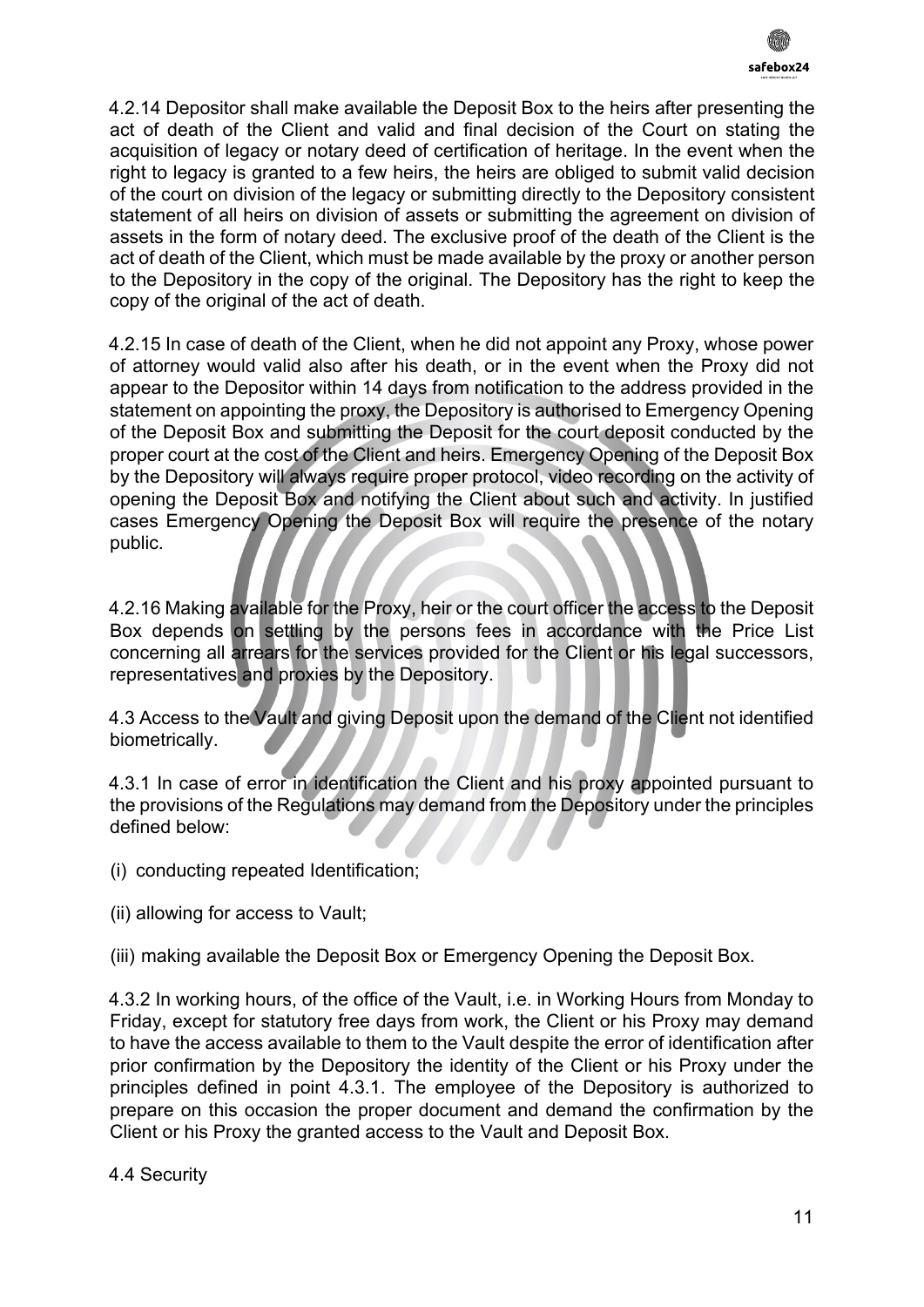4.4.1 The Client shall have the right to obtain exhaustive information concerning the procedure of access to the Deposit Box however the Depository in the interest of each Client reserves the right not to make for the Clients available the exhaustive information on data concerning the method of security the Vault.

4.4.2 In the area of the Vault, there is absolute prohibition to use any electronic devices allowing for registration of image and sound or devices disturbing, capturing, registering signals of alarm devices. Depository assures the room, in which there are no limitations applicable in using electronic devices which register the image and sound which is excluded from the monitoring covering the Vault.

4.4.3 Depository have the right to expel from the area of the Vault each person who uses any electronic device in the zone not intended for that, as well as terminate the Agreement with such a Client in the immediate mode, whereas such a person is not entitled to return the amount of the remuneration paid in advance. The Client shall bear liability for the actions of such persons authorised to access to the Deposit Box indicated in point 4.1.3 of the Regulations as for his own actions.

4.4.4 Concluding the Agreement by the Client and by the authorised persons, indicated in point 4.1.3 of the Regulations, from the access to the Deposit Box is the acceptance of the conditions for using the access to the Vault and auxiliary rooms, including their monitoring. The Client and the persons authorised indicated in point 4.1.3 of the regulations using the access to the Vault and auxiliary rooms express the consent for using their personal data in the form of image maintained by visual monitoring.

4.4.5 The persons using the Deposit Boxes during each visit in the Vault have the obligation to fulfill all security procedures made available to them and described by the Depository as well as secure all elements necessary for making the Deposit Box available, including in particular Identification, documents and all other security elements.

4.4.6 In case of losing or disclosing any element significant for the security of the access to the Deposit Box, the Client shall have the obligation to notify immediately the Depository thereof.

4.4.7 Upon the demand reported to the Depository in Working Hours by means of email or on the phone and confirmed no later than within 2 hours by email, Depository will install the blockade of the Deposit Box preventing from its opening. The blockade will be removed only after reporting such a demand by the Client or the Proxy, if the power of attorney was not withdrawn, in the presence of the Client or the Proxy.

4.4.8 Depository shall not bear liability for the loss of the contents of the Deposit Box caused as a result of failing to preserve the principles of cautiousness by the Client or the Proxies resulting from the procedure to secure the access to the Deposit Boxes.

4.4.9 Depository, in case of damaging the Deposit at the fault of the Depository, shall be responsible for damaging or destruction of the Deposit up to the amount of the damage proved.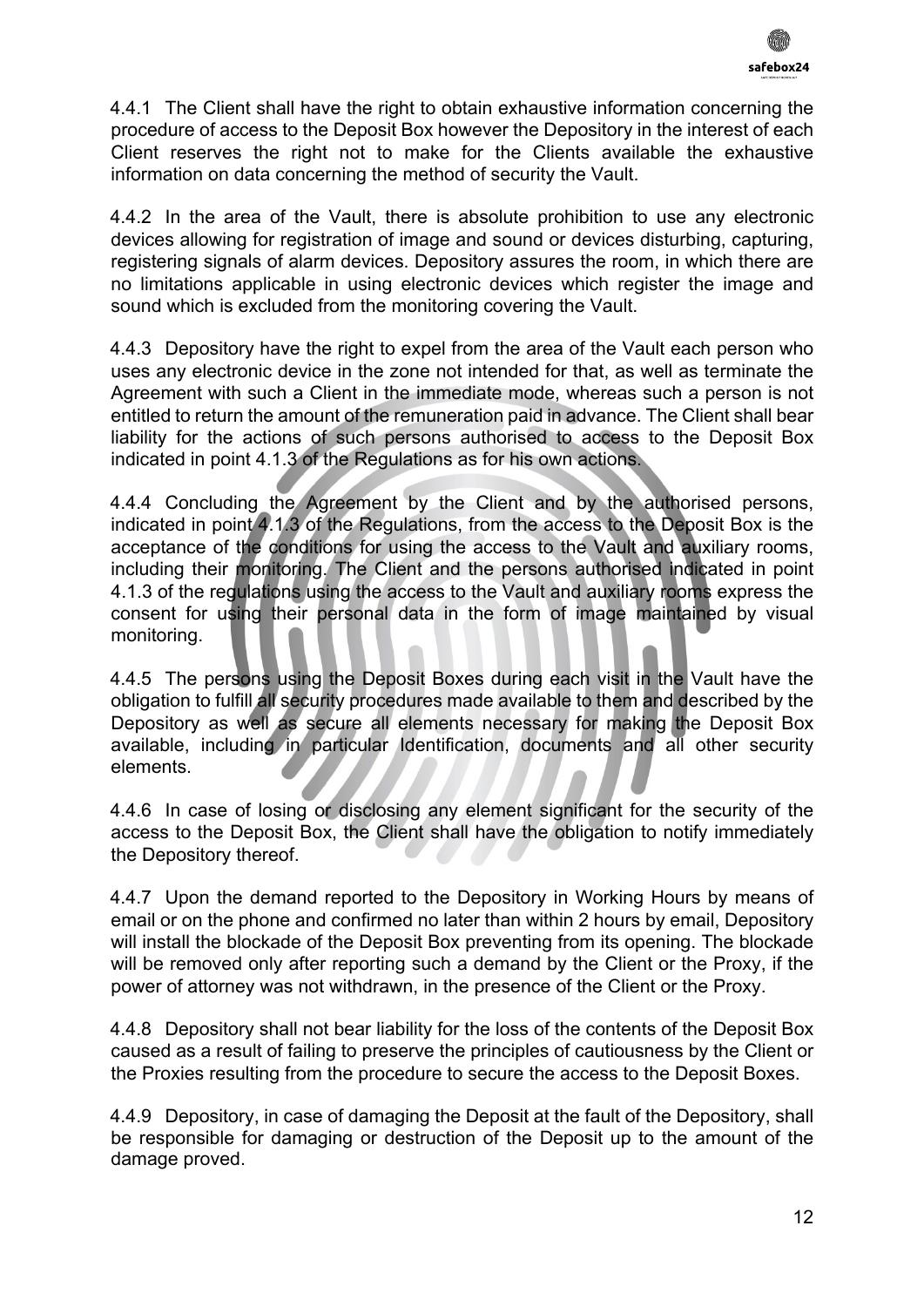

4.4.10 Depository shall not bear liability for loss of contents of the Deposit Box, which took place as a result of danger, which could not have been foreseen even with preservation of high diligence.

4.4.11 In extraordinary situations, justified with safety of persons, property in significant sizes or security of the Deposit Boxes, Depository shall be authorised to Emergency Opening of the Deposit Box with preservation of available means of security to protect their safety and confidentiality. Emergency Opening of the Deposit Box by the Depository will always require proper protocol, video recording on the activity of opening the Deposit Box and notifying the Client about such and activity. In justified cases Emergency Opening the Deposit Box will require the presence of the notary public.



5.1 Depository allows for insurance of each Deposit Box. The minimum insurance in the amount defined in the Price List is obligatory for each Deposit Box and shall be subject to fees foreseen in the Price List.

5.2 Irrespective of the minimum insurance described in point 5.1 Depository allows for additional insurance of the Deposit Box. The limits of additional insurance and fees for additional insurance are described in the Price List.

5.3 Financial liability of Depository for loss or damage to the contents of Deposit Box shall be limited to the value of the insurance cover which is in place for each Deposit Box.

### **ARTICLE 6. REMUNERATION AND ADDITIONAL FEES**

6.1 For the Rental of the Deposit Box and additional services the Client shall be obliged to pay for the Depository the remuneration in the amount resulting from the Price List.

6.2 The Client undertakes to pay the remuneration in advance for the whole period of Rental of the Deposit Box.

6.3 Depository reserves the right to change the level of remuneration and additional fees defined in the Price List during the Rental period for important reasons. In such a case the Depository informs the Client to the indicated email address for correspondence no later than two weeks before the proposed date of entering into force of the Price List, providing in the information the date. The prices are subject to change on the date indicated in the notification on their change, except for the remuneration of the Depository for the Rental period, for which it was paid in advance.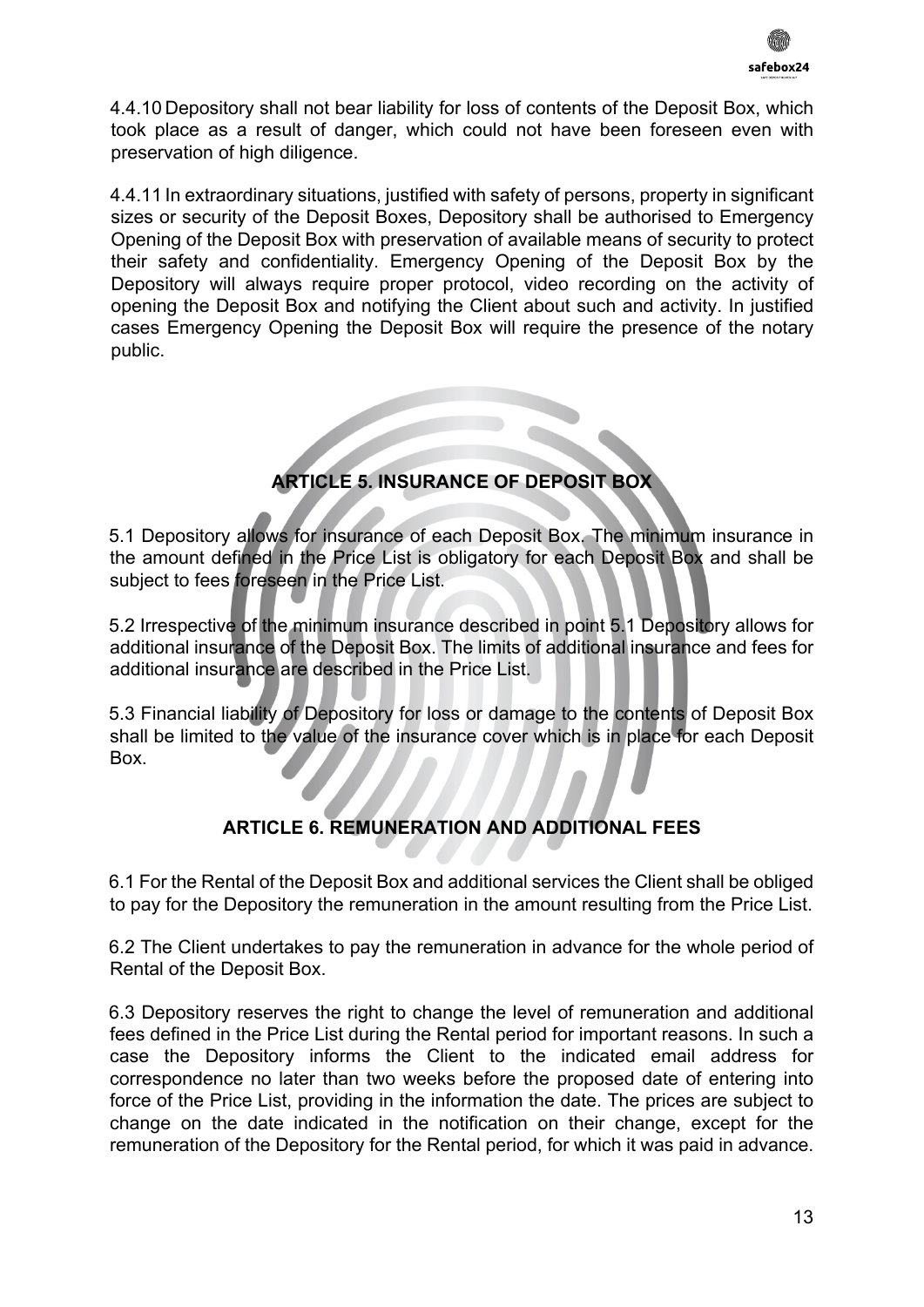6.4 In the event of damage to the electromagnetic lock of the Safe Deposit Box due to the Customer's fault, the Customer is obliged to immediately notify the Depositary of the damage and cover the costs in the amount specified in the Price List related to the Emergency Opening of the Safe Deposit Box and the replacement of the lock.

6.5 Due to the high risk of damage to the deposit cassette during the Emergency Opening of the Deposit Box, the Customer, in the event of an Emergency Opening, in the course of which the deposit box was also damaged, undertakes to cover the costs of replacing the deposit box lock and the costs of replacing the deposit cassette.

**ARTICLE 7. TERMINATION OF THE AGREEMENT**

7.1 Termination of the Rental Agreement of the Deposit Box may take place as a result of lapse of period for which it was concluded, termination of the Agreement by the Client or submitting the statement on termination of the Agreement by the Depository as a result of infringing by the Client the provisions of the Agreement or the Regulations.

7.2 14 days before the lapse of the period for Rental of the Deposit Box, the Depository shall notify the Client on completing the period of the Agreement and shall call him to collect the Deposit.

7.3 The Client undertakes to empty the Deposit Box at the latest on the last od period of Rental for which the remuneration was paid.

7.4 In case of failing to report the Client for the collection of the Deposit, after the lapse of 30 days from the moment of completing the date for Rental of the Deposit Box, the Depository may conduct commission, Emergency Opening of the Deposit Box. In such a case at the cost of the Client, by his choice, shall be entitled to:

7.4.1 submit an application for expressing the consent to submit the Deposit for the court deposit and in case of obtaining proper consent of the court, to submit the Deposit to the court deposit; or

7.4.2 the sales of the subject of the Deposit in the course of the bid, over which the official supervision shall be executed by the court officer or the notary public;

7.4.3 in case of non-transferrable Deposits (without commercial value or with low commercial value) the Depository after 6 months from the completion of the period for Rental of the Deposit Box may conduct destruction of the subject of the Deposit, from which activity the protocol will be conducted;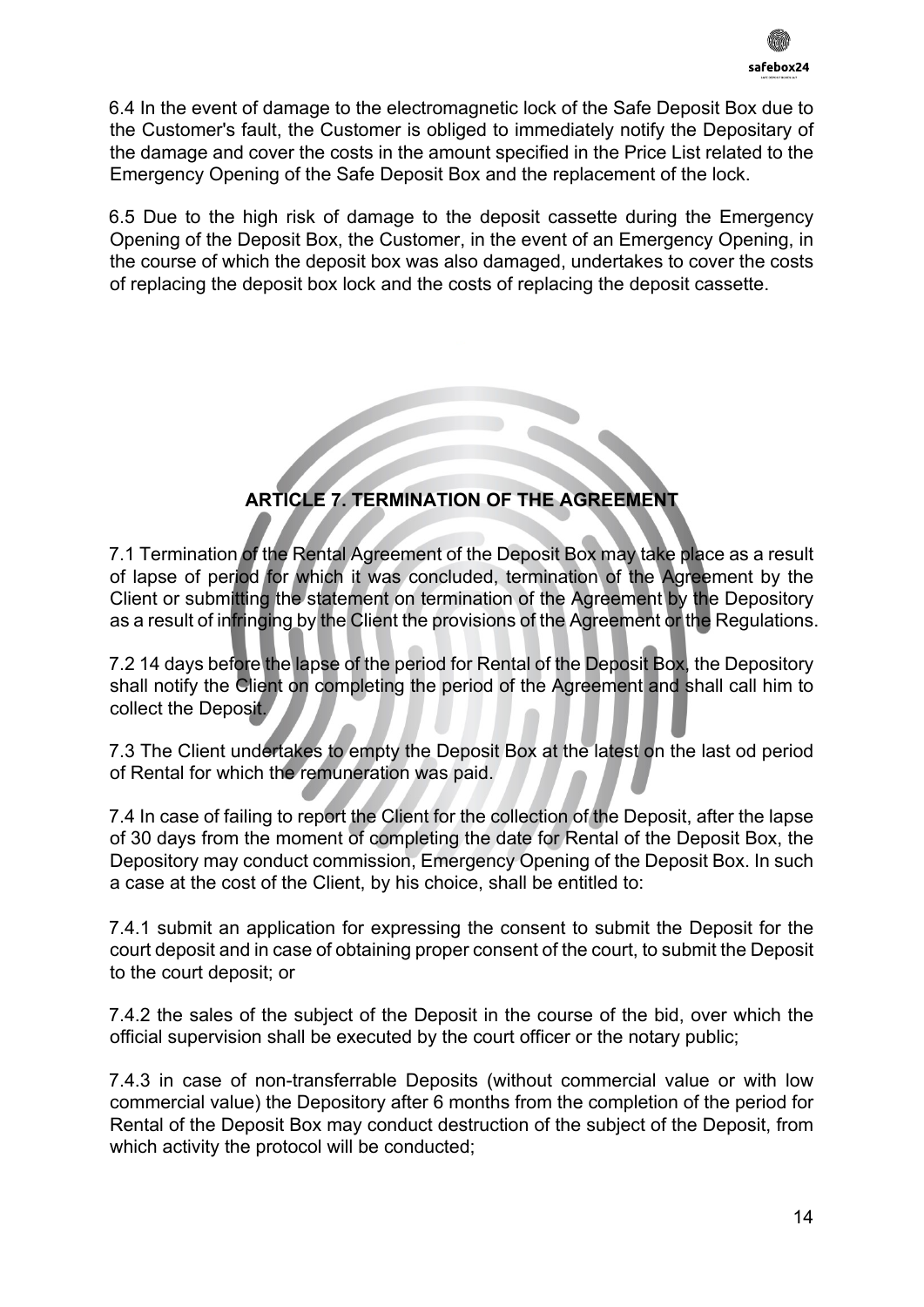

7.4.4 in case of Deposits inconsistent with the regulations, contrary to law or which require detailed permits the Depository shall be obliged to transfer the subject of the Deposit immediately to authorised bodies.

7.5 If the Client does not collect the Deposit from the Deposit Box and will not release the Deposit Box until the completion period of the Rental Agreement, he shall be obliged to pay the remuneration for non-contractual usage of the Deposit Box calculated in the following manner: 500% of the month remuneration indicated in the Price List for the Rental of Deposit Box for each commenced 30 days of storing the Deposit after the completion of the Rental Agreement.

#### **ARTICLE 8. PRIVACY POLICY**

8.1 The Client and the persons authorised by him are aware of the processing by the Depository their personal data and express their voluntary consent for processing personal data by the Depository, which means expressing the consent by the Client and the persons authorised by him, for processing personal data, for the purposes necessary to conclude and perform the Agreement, including biometrical identification under the conditions defined in the Regulations.

8.2 Personal data of the Clients and persons authorised by the Client will not be made available to other entities, with the reservation of the point 8.3 of the Regulations.

8.3 The data of the Client and the persons authorised by the Client may be made available on the basis of applicable law provisions, upon demand of the authorised bodies and made available or entrusted to process for the entities providing services for the Depository.

8.4 Biometric data of the Clients and persons authorised by the Client will not be made available to any third parties and will be used by the Depository exclusively for the realization of the Agreement, unless in accordance with the law provisions the Depository will be obliged to transfer such data.

8.5 Client and persons authorised have the right to access to own personal data and the right to correct it after previously submitted application and confirming identity.

8.6 Personal data is stored with the preservation of the principles and security consistent with the requirements defined in the law provisions.

8.7 Depository assures keeping in secret data of his Clients and contents of the Deposit Boxes, provided the Client keeps all principles defined in the Regulations, Agreement and the applicable law provisions.

8.8 Personal data, is processed for the purposes necessary to:

8.8.1 establish, shape, change the text, terminate and proper realization of the services provided by the Depository.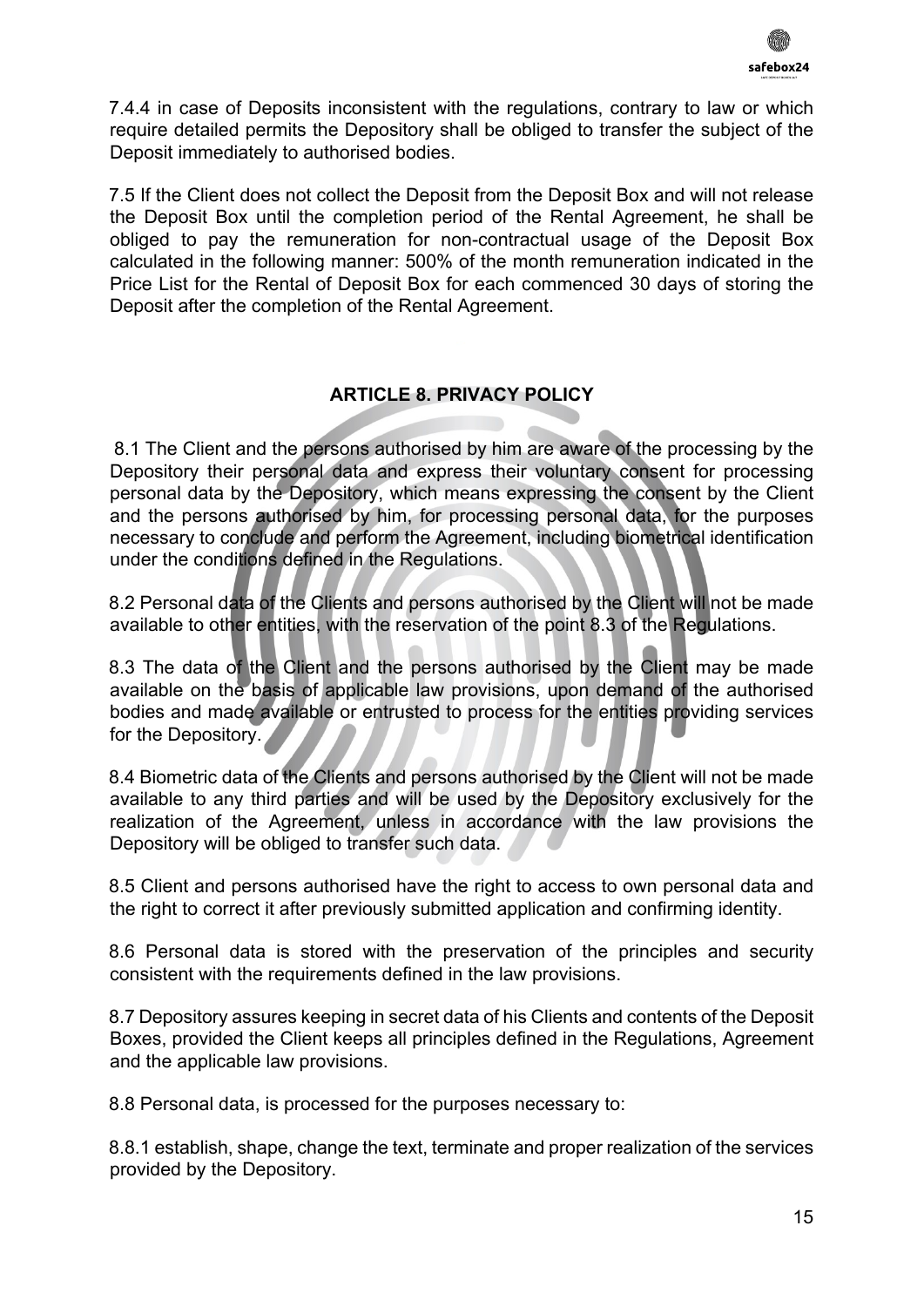

8.8.2 for considering the complaints and return the benefits in case of withdrawing from the Agreement, for the realization of the law provisions as well as for the purposes connected with legally justified interest of the Depository.

8.9 The administrator of the personal data of the Client and persons authorised by the Client is Depository– Idealbox Sp. z o.o. with its seat in Warsaw, represented by the Management Board (address: ul. Marszałkowska 58, 00-545 Warszawa). The Company is registered in the register of entrepreneurs conducted by the District Court for the Warsaw Capital City Warsaw XIII Commercial Division KRS under KRS number: 0000657685, REGON: 366307249, NIP: 9512426729. Administrators contact: e-mail: kontakt@safebox24.pl.

8.10 The Administrator appointed the Inspector for Personal Data Protection – Mr. Dariusz Piesio who can be contacted while sending a message to the e-mail: rodo@safebox24.pl.

8.11 Full information on processing personal data by the Administrator is contained in the Information clause on personal data processing by Idealbox Sp. z o.o. constituting the attachment to the Agreement.

# **ARTICLE 9. CHANGES OF THE REGULATIONS**

9.1 Depository reserves the right to change the Regulations for important reasons.

9.2 The important reasons are considered as:

9.2.1 change of commonly applicable law provisions, if as a result of the change the Depository is legally obliged to change the Regulations,

9.2.2 change in the IT systems or the security systems of access to the Vault or Deposit Boxes, used by the Depository if the subjective scope of the change remains in connection with the text of the Regulations and causes the necessity to modify its wording,

9.2.3 court judgment or administration decision, if the regulations contain the analogous provisions to those provided for the assessment of the court or the body, which due to the text of the judgment of the decision shall require the change of the **Regulations** 

9.2.4 official or court interpretation of the provisions, if they refer to the matter covered with the Regulations and as a result of issuing them there is a need to change the Regulations the purpose being adjusting the text of the Regulations to the official or court interpretation of the provisions,

9.2.5 necessity to make the correction of obvious errors or writing errors or completing the gaps or non specific provisions in the Regulations which cannot be removed as a result of the interpretation of its provisions.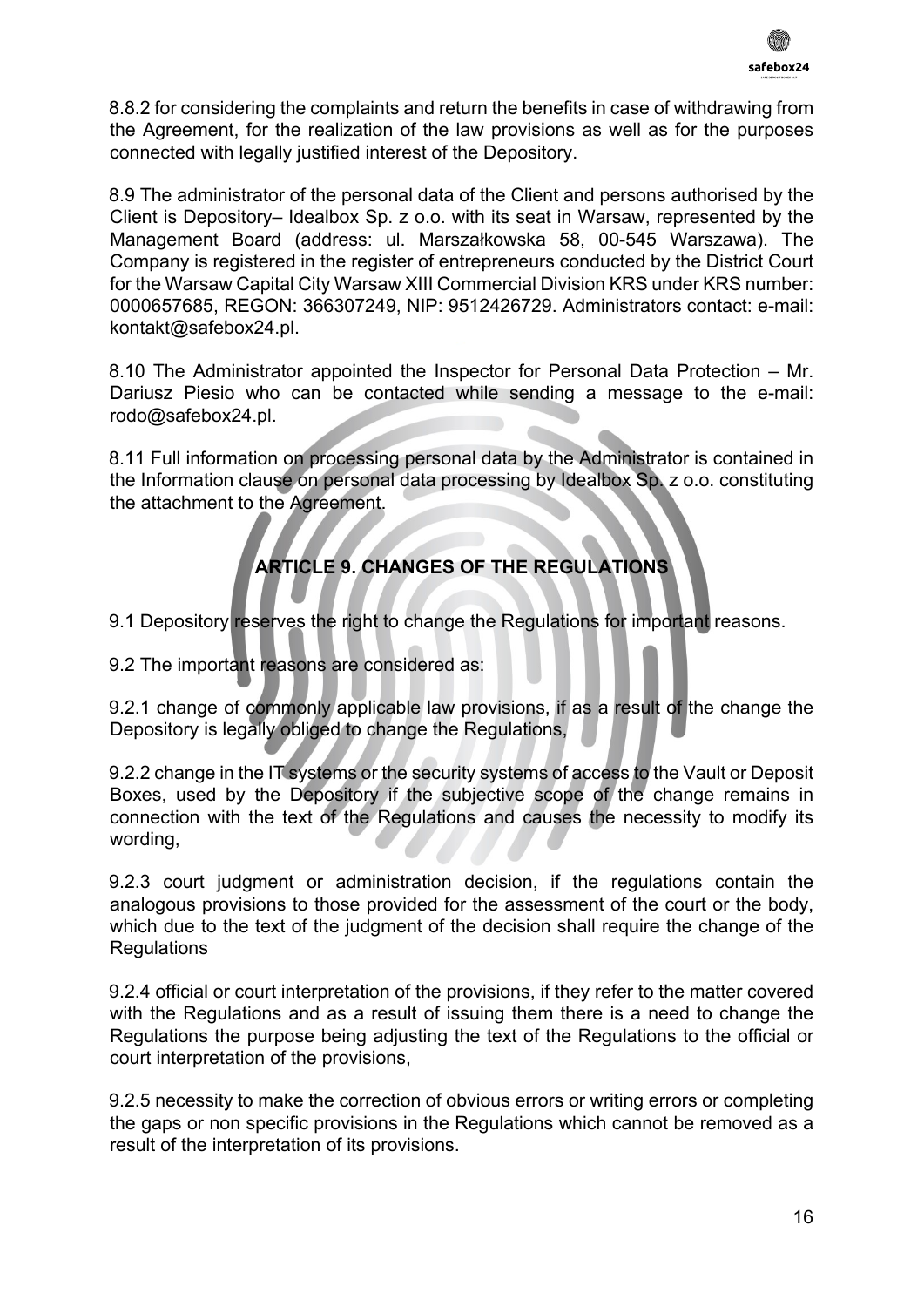

9.3 Changed Regulations shall be applicable for the Client upon entering these into force if the Depository deliveries to the Client the change of the Regulations in written form to the indicated email address or if the Depository will post it on the website www.safebox24.pl no later than a 14 days before the proposed day of these entering into force, providing in the information the date transferred and the Client will not terminate the Agreement before the date.

9.4 In case of failing to express the consent for introducing the change in the regulations, the Client has the right to terminate the Agreement before them entering into force. Termination of the Agreement shall require written form or else it shall be null or void.

9.5 In the situation, referred to in point 9.4 Depository shall return to the Client the fee paid less in proportion the part of the remuneration granted to the Depository for the actual period of Rental of the Deposit Box whereas for the purposes of calculating the fee it is assumed that the year has 360 days and a month has 30 days.

## **ARTICLE 10. FINAL PROVISIONS**

10.1 The Regulations, Agreement and the Price List shall constitute the entire agreement between the parties.

10.2 While concluding the Agreement, the Client expresses the consent for charging the Deposit in accordance with the provision art. 306 § 1 of the Civil Code with the right of pledge, for security of the liabilities granted from the Client for the Depository, which result from the provisions of the Agreement or the Regulations. In case of not settling by the Client the liabilities resulting from the Agreement or Regulations for the Depository and due to point 7.4.2 the satisfaction for the Depository as the pledgor may take place by means of selling the Deposit covered with the pledge by means of public tender (public auction), which will be conducted by the notary public of court officer or by means of enforcement procedure.

10.3 If any provision of the Agreement or the Regulations shall be considered as invalid, the remaining provisions shall remain in force which means that they still will be binding unless otherwise results from the circumstances that the parties would not have concluded the Agreement if they had known about the invalidity of the provision. Invalid provision with the consent of the parties may be replaced with a valid provision.

10.4 In the event of the permanent closure or transfer of the Vault in which the Client's Deposit Boxes are located, the Depository will notify the Clients as soon as possible, without undue delay. In this case, the Depository will enable the Clients to take the Deposit or transfer the Deposit to a new location of the Vault.

10.5 Before concluding the Agreement, the Client shall be provided with the regulations in written form or in electronical form on the website of the Depositary www.safebox24.pl.

10.6 In case of contradiction between the text of the regulations and the Agreement, the provisions of the Agreement shall prevail.